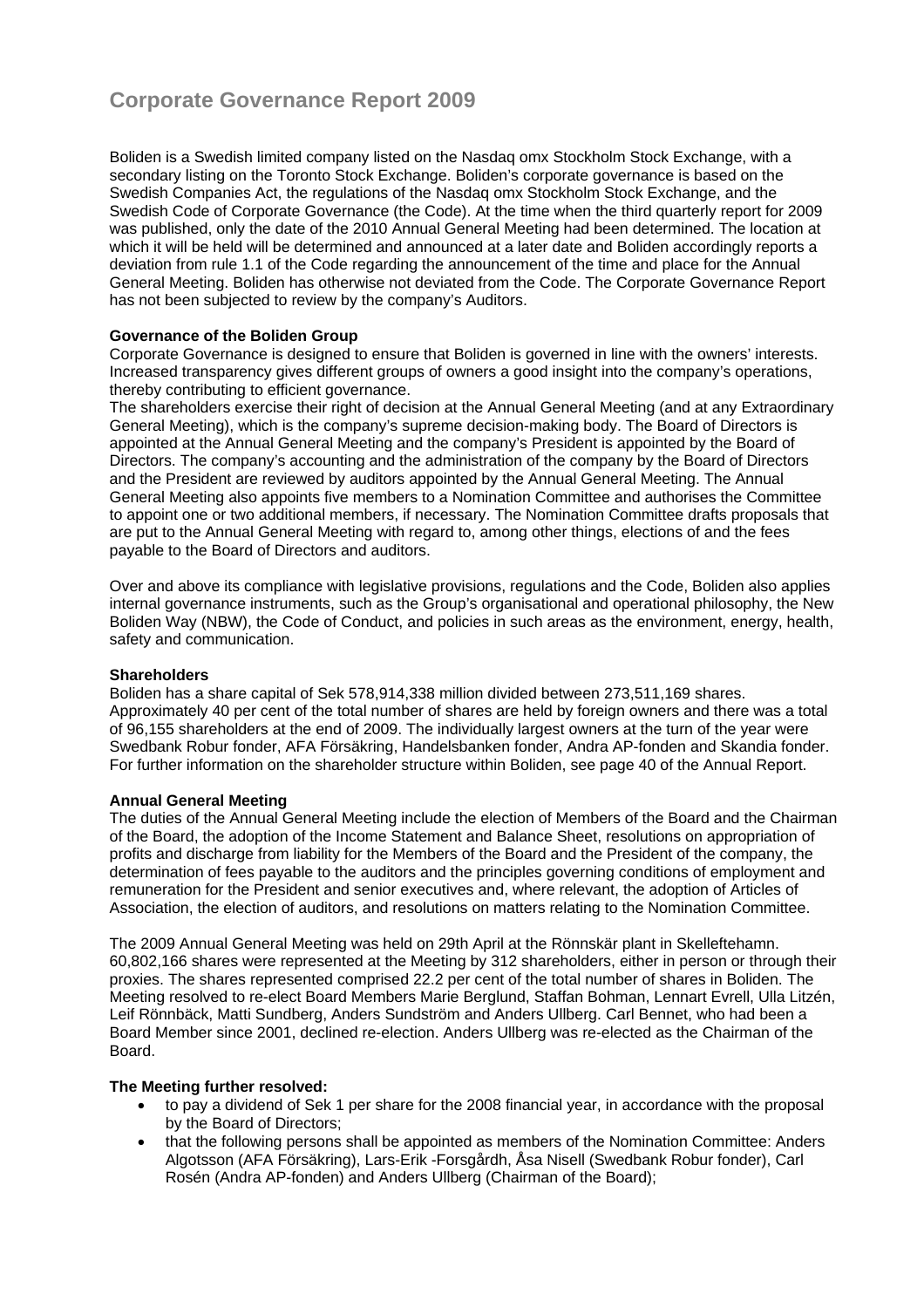- that the Directors' fees payable shall remain unchanged with Sek 850,000 payable to the Chairman and Sek 325,000 payable to Members who are not Boliden employees, and the fees payable to the Chairman of the Audit Committee and to each of the two members of the Audit Committee shall also remain unchanged at SEK 150,000 and SEK 75,000, respectively;
- that no fee shall be payable to the members of the Remuneration Committee;
- that auditors' fees shall be payable in accordance with the approved invoices received;
- that remuneration payable to the members of the Group management shall comprise a fixed salary, any variable remuneration, other benefits and pensions. The variable remuneration shall be maximised to 50 per cent of the fixed salary and shall be based on results in relation to targets set. The variable remuneration shall not comprise pensionable income.

The Minutes of the Annual General Meeting can be viewed on Boliden's website.

## **Nomination Committee**

The Annual General Meeting passes resolutions on the principles governing the appointment and duties of the Nomination Committee. The Nomination Committee shall, in accordance with the *Instructions for the Nomination Committee* adopted by the Annual General Meeting, comprise a minimum of five and a maximum of seven members. Five members shall be elected at the Annual General Meeting, of whom three shall represent the biggest shareholders and one the smaller shareholders, and one of whom shall be the Chairman of the Board. The Nomination Committee appoints its own Chairman and works in the best interests of all shareholders. The Nomination Committee may, in order better to reflect the shareholder structure in the event of changes in ownership, offer places on the Committee to other larger shareholders.

## **Composition of the Nomination Committee**

In September, the Chairman of the Board convened the members elected by the Meeting for the election of the Chairman of the Nomination Committee, at which time Anders Algotsson (AFA Försäkring) was appointed Chairman. Eva Halvarsson replaced Carl Rosén as the representative of Andra AP-fonden and Caroline af Ugglas also joined the Nomination Committee as a representative of Skandia, which has become one of the three biggest shareholders. The composition of the Nomination Committee was announced on Boliden's website and through a press release dated 29th April 2009.

#### **Duties of the Nomination Committee**

The Nomination Committee is tasked with drafting proposals for resolution by Boliden's Annual General Meeting. The proposals relate to, among other things, the election of Members of the Board, the Chairman of the Board, fees payable to the Board and its committees, and fees payable to the company's auditors. The focus of the Nomination Committee's work is on ensuring that the company's Board of Directors comprises Members who, collectively, possess the knowledge and experience that corresponds to the requirements made of the company's most senior governing body by the shareholders. The Chairman of the Board presented the evaluation conducted of the work of the Board and the individual Members during the past year as part of the process of drafting proposals for Board Members. The President presented the company's operations and future orientation. The Nomination Committee was also afforded the opportunity to meet the Members of the Board. The evaluation of the Board and the assessment of the competencies that the Board should possess during the coming period resulted in the Nomination Committee agreeing to propose the re-election of all Members.

Information on the way in which shareholders can submit proposals to the Nomination Committee has been published on Boliden's website. Full details of the Nomination Committee's proposals will be presented in the Notice convening the Annual General Meeting and in information provided on the company's website.

#### **The Board of Directors**

Boliden's Board of Directors shall, under the provisions of the Articles of Association, comprise a minimum of three and a maximum of ten Members, without Deputy Members, elected by the Annual General Meeting. The company's employees have a statutory entitlement to appoint three Members and three Deputy Members to the Board.

#### **The composition of the Board**

The Board of Directors has comprised eight Members elected by the Annual General Meeting and three Members appointed by the trade union organisations since the 2009 Annual General Meeting. The Board Meetings are attended both by the ordinary Members and by the union Members' three Deputy Members.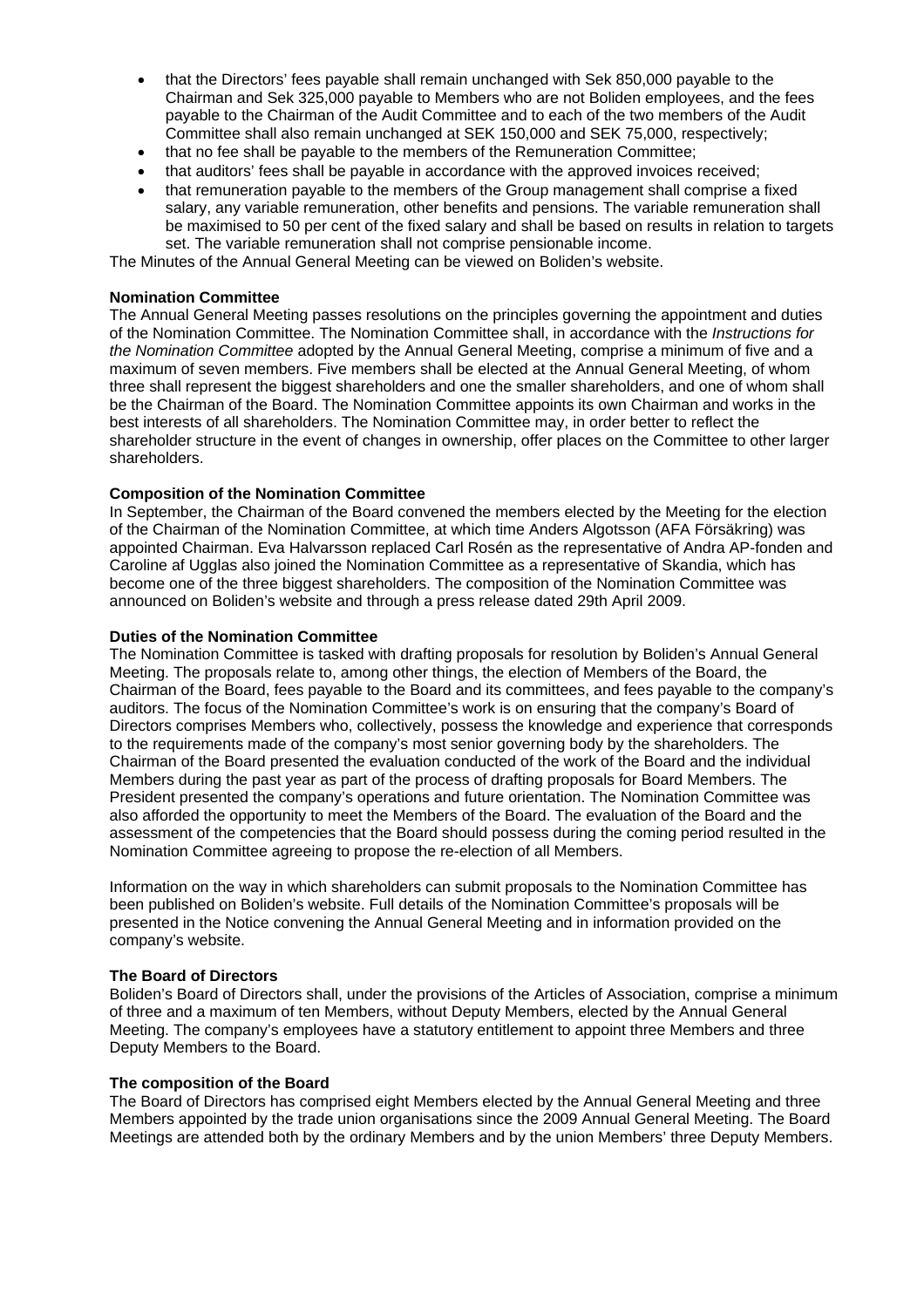Boliden's CFO and Senior Vice President of Legal Affairs (the latter is also the Board's Secretary) also attend the meetings on behalf of the Group management. Other members of the Group management and other executives also attend and present reports on individual issues as required.

The Board Members elected by the Annual General Meeting are all to be regarded as independent in relation to major shareholders, and all, with the exception of the President, to be regarded as independent in relation to Boliden and the Group management.

The Members of the Board are presented on page 90–91 of the Annual Report and on Boliden's website. For more detailed information on attendance at the Meetings and independence, see the table below.

#### **The responsibilities of the Board of Directors and the Chairman**

The Board of Directors is appointed by Boliden's owners to bear ultimate responsibility for the organisation and management of the company's affairs. The Board adopts a Formal Work Plan every year at the Board Meeting following the election, held after the Annual General Meeting. The Formal Work Plan regulates the work and the responsibilities of the Board in greater detail, together with the special duties with which the Chairman of the Board is tasked. The division of labour between the Board of Directors and the President is clarified in the written Instructions to the President adopted by the Board at the same meeting. In 2009, the Board has, as in previous years, established an Audit Committee and a Remuneration Committee.

The Chairman of the Board guides the work of the Board and monitors Boliden's operations through an ongoing dialogue with the President. The Board receives information on Boliden's economic and financial position through monthly reports and at Board Meetings. Prior to every Board Meeting, the Chairman and the President review the issues to be discussed at the Meeting and the source data for the Board's discussion of the issues is sent to the Members approximately one week before each Board Meeting.

# **The Board of Directors' work in 2009**

The Board of Directors held seven ordinary Board Meetings in 2009. A number of the Board Meetings are regularly held at the company's operating units in order to give the Members an increased insight into the operations. In 2009, the Board visited the Rönnskär copper smelter and the Kokkola zinc smelter. At the beginning of every year, the Board sets a number of themes that it particularly wishes to address during the year. Some of the main issues during the year, in addition to the operational review conducted at every Board Meeting, were:

- No. 1 (February): 2008 Year End Report, investment issues, acquisition issues, auditors' report, energy supply, developments at Tara, -currency hedging
- No. 2 (March): Matters for the Annual General Meeting
- No. 3 (April): Q1 Interim Report, market analysis, capital structure, delegation organisation, currency hedging, organisational changes
- No. 4 (April): Board Meeting following election after the Annual General Meeting, authority to sign for the company, resolution on the Board's Formal Work Plan and Instructions for the President, resolutions on Audit Committee and Remuneration Committee
- No. 5 (July): Q2 Interim Report, the global metals market, acquisition issues, the Boliden Area, investment in pumping station at Aitik
- No. 6 (October): Q3 Interim Report, exploration, the New Boliden Way, action programme for Tara, nuclear power project
- No. 7 (December): Business plan and budget, auditors' report, management skill pools and management development, the market for sulphuric acid.

At the Board Meetings held in February and December, Boliden's auditors presented reports detailing their observations from the audit of the company. The Board has had the opportunity to meet the auditors without the presence of the Group management on two occasions.

#### **Evaluation of the Board's work**

The Chairman ensures that the Board and its work are evaluated annually and that the results of the evaluation are conveyed to the Nomination Committee. The evaluation is carried out by the Board itself under the guidance of the Chairman or, at regular intervals, with the help of an independent consultant. The 2009 evaluation was a self-evaluation during which the Members answered a number of questions in writing on a range of different subjects and held one-on-one discussions with the Chairman of the Board, followed by a joint discussion.

#### **Audit Committee**

The Audit Committee meets before the publication of every financial report, and as necessary. The Committee is tasked with assuring the quality of Boliden's financial reporting. This requires, among other things, that the company has a satisfactory organisation and appropriate processes. Boliden has an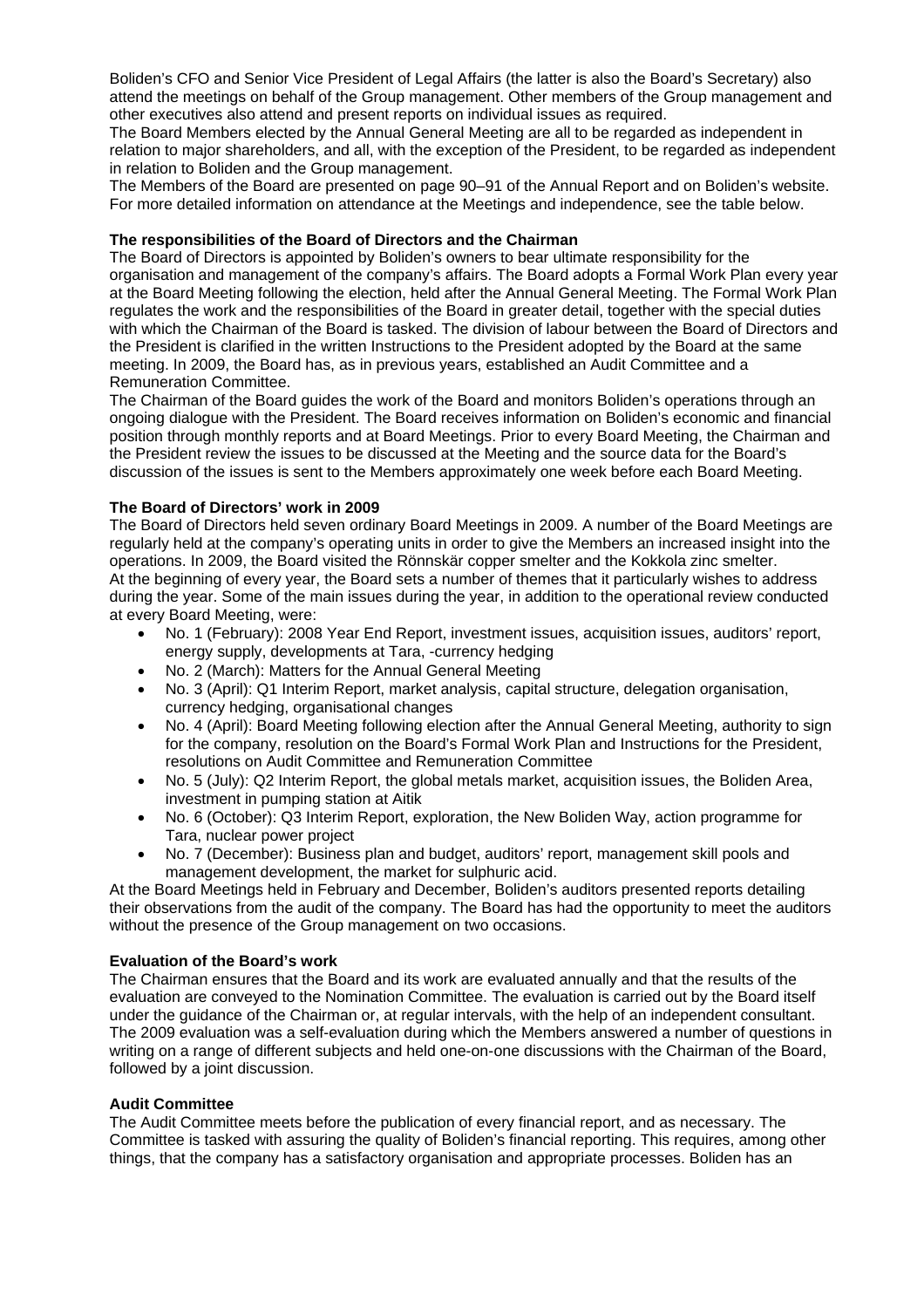internal control function whose work involves mapping risk areas and following up on work in identified areas.

The Audit Committee works on the basis of a set of Instructions for the Audit Committee adopted every year by the Board of Directors and reports back to the Board on the results of its work. Special attention was paid in 2009 to accounting issues, with particular reference to impairment tests, and to the valuation of process inventory, loan terms, IT security and following up on internal controls. The Audit Committee comprises Ulla Litzén (Chairwoman), Anders Sundström and Anders Ullberg. The Audit Committee met five times in 2009.

## **Remuneration Committee**

The Remuneration Committee submits proposals for resolution by the Board regarding salaries and other terms of employment for the President. The Committee also approves proposals regarding salaries and other terms of employment for the Group management, as proposed by the President. The Remuneration Committee is, furthermore, tasked with submitting proposals regarding remuneration principles etc. for the President and Group management, which proposals are then submitted by the Board to the Annual General Meeting, which decides on the issue. The Remuneration Committee works on the basis of a set of Instructions for the Remuneration Committee adopted every year by the Board of Directors and reports back to the Board on the results of its work. The Committee has held three meetings during the year and the members have had extensive contact by telephone. The Remuneration Committee comprises Anders Ullberg (Chairman), and Staffan Bohman.

See Note 1 for an account of the remuneration paid to the Group management on pages 57–58 of the Annual Report.

#### **Business Management**

Management by the Board goes through a chain of command from the President to the operating units. Boliden works on the basis of the company's organisational and operational philosophy, the New Boliden Way (NBW), which is updated annually. Boliden has an organisation in which responsibilities and authority are delegated within clear frameworks. These frameworks are defined by an annual budget which is broken down by unit, a strategic plan, and Boliden's steering documents. The steering documents are available on Boliden's intranet and make up the internal framework required for efficient management. These documents include the Financial Policy, the Communications Policy, the Environmental Policy and the Health and Safety Policy.

#### **The President and Group Management**

Boliden's Group management comprises the President, the heads of the Group's two Business Areas, Mines and Smelters, and the Senior Vice Presidents for the Group Treasury and Finance, Legal Affairs, Human Resources and Sustainable Development staff functions. The Group management prepares proposals regarding strategic plans, business plans and budgets, which are submitted to the Board for approval by the President. The President leads the work of the Group management, which holds regular monthly meetings to review operations.

The company's 150 or so senior managers and specialists meet annually to set important goals and strategies at management meetings, where they also have the opportunity for discussions aimed at establishing widespread support for the measures proposed.

See page 92 of the Annual Report for a presentation of the Group management team.

#### **Auditors**

The accounting firm of Ernst & Young AB was elected at the 2009 Annual General Meeting to serve as the company's auditors until the conclusion of the 2013 Annual General Meeting. Authorised Public Accountant Lars Träff is the senior auditor.

Lars Träff's audit engagements, in addition to Boliden, include Avanza, Lantmännen, Posten, Scania, ÅF and Investment AB Öresund.

Remuneration is paid to the company's auditors in accordance with invoices received as agreed. See Note 2 on page 58 of the Annual Report for information on remuneration disbursed in 2009.

## **Internal control report by the Board of Directors**

The purpose of internal control with regard to financial reporting is to provide reasonable assurance with regard to the reliability of the external financial reporting and to ensure that the reports are produced in accordance with generally accepted accounting principles, applicable legislation and statutes, and with other requirements imposed on listed companies.

The Board of Directors has overall responsibility for ensuring that an efficient internal control system exists within the Boliden Group. The President is responsible for the existence of a process and organisation that ensures internal control and the quality of the internal and external financial reporting.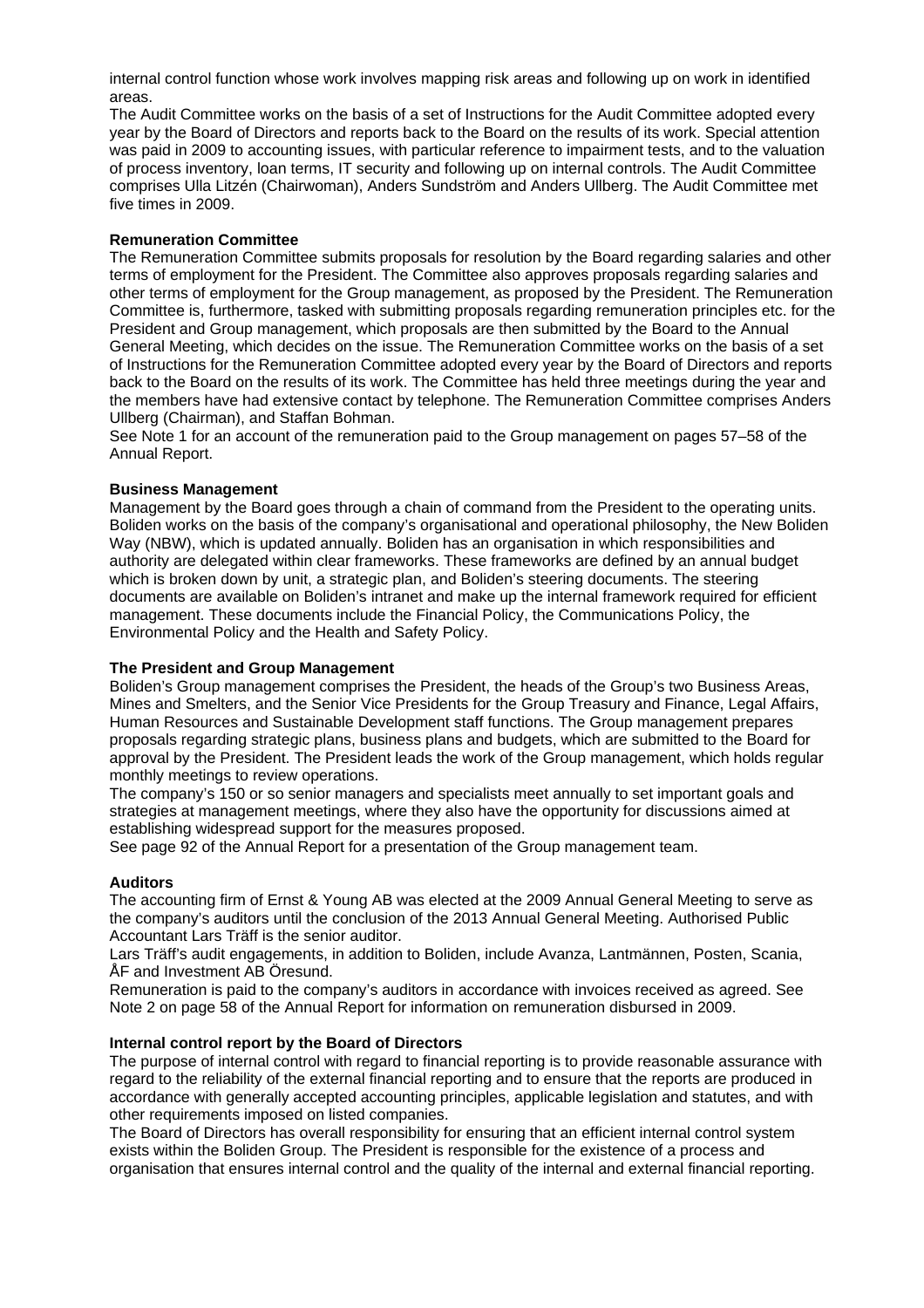## **Internal control function**

Boliden has an internal control function responsible for implementing processes and frameworks that secure internal control and ensure the quality of the financial reporting.

The function reports to the Head of the Treasury and Finance function and presents reports on issues relating to internal control at the Audit Committee's meetings.

## **Control environment**

The control environment within Boliden is characterised by the fact that the Group has relatively few but large operating units that have carried out their operations for many years, using well-established processes and control activities.

A structure of steering documents in the form of binding policies and guidelines for the organisation's delegated responsibilities has been established to ensure a collective attitude and methodology within the Group.

The starting point is the New Boliden Way (NBW), together with associated steering documents which include the Code of Conduct, decision-making and authorisation instructions, and a financial manual covering financial policy, accounting and reporting instructions.

Local management systems with more detailed instructions and descriptions of important processes have also been set up.

Work continued at both Business Area and Group level in 2009 on charting the financial transaction flows, identifying risks and documenting control activities in a uniform and standardised way.

## **Risk analyses**

The operating units conduct ongoing risk analyses with regard to financial reporting. All units shall, within the framework of the work that began in 2008 and continued in 2009, map and evaluate risks in the various accounting and reporting processes.

## **Control activities**

Various types of control activities are carried out within the Group and within every different aspect of the accounting and reporting process on an ongoing basis. The control activities are carried out in order to manage known risks and to detect and rectify any errors and discrepancies in the financial reporting. Documentation of significant control activities within the accounting and reporting process continued in 2009.

#### **Information and communication**

Information on policies, guidelines and manuals is available on Boliden's intranet. Information on updates and changes to reporting and accounting principles is issued by e-mail and at the regular treasury and controller meetings.

External information is provided and communication conducted in accordance with the Group's Communications Policy. All information must be communicated in a discerning, open and transparent manner.

The structure of the intranet has been improved in 2009, increasing accessibility and the ability to find the right information quickly. All Group-wide steering documents were updated and communicated during the year.

#### **Follow-ups**

Systems, processes and controls within the Group are followed up, improved and developed continuously. Areas where scope for improvement is identified in conjunction with audits are documented, analysed and actioned.